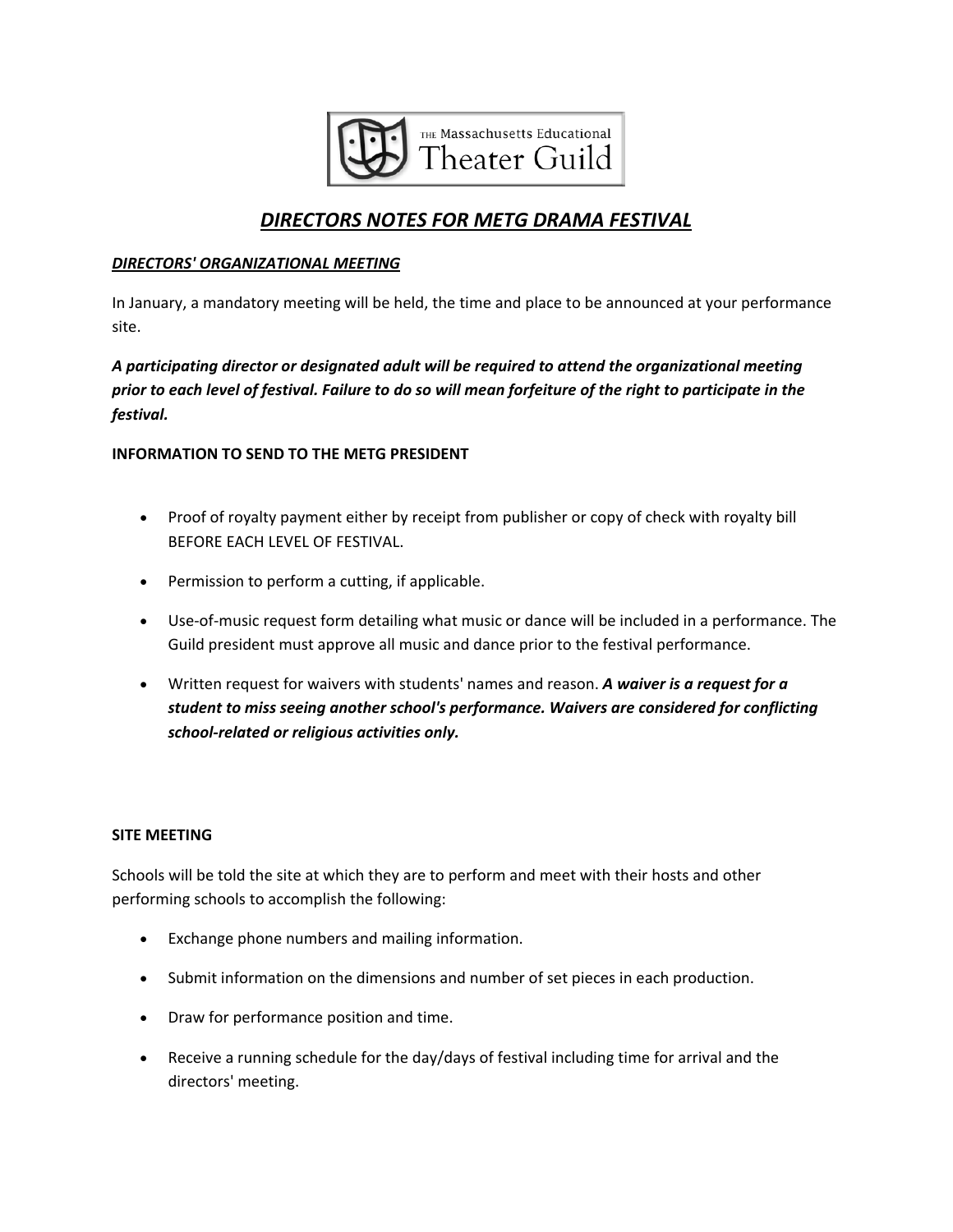- Receive information on the Host School's sound and lighting systems and any specials available.
- Receive information on the Host School's stage dimensions and curtains available.
- Establish technical rehearsal times for each school.
- Receive info on completing medical and liability forms to be completed by parents/guardians of all participating students ONLINE.
- Receive information on refreshments available and cost of meals.
- INFORM the host of any Special Needs requirements for actors or techies.



#### *TECHNICAL REHEARSAL*

#### **TIME REQUIREMENTS**

- For preliminary and semi‐final festivals, each participating school will be allowed **rehearsal time** on the Host School's stage the week prior to the festival.
	- o Preliminary Round: 90 minutes for NEW schools or NEW directors to festival

75 minutes to returning schools

- o Semi‐final Round: 60 minutes
- o Final Round: 50 minutes

#### **BRING TO TECH REHEARSAL**

- **Your set**. Bringing your set will enable you to solve problems of offloading, and your host will be able to decide where your set can be stored on festival day. If you cannot bring the set, a paper pattern the size of the floor plan of your set pieces will facilitate spiking the set and focusing lights.
- Your cast and those crew members with specific jobs for the tech rehearsal, such as stage manager and light and sound operators. Students without specific jobs tend to get restless and can detract from a smooth running rehearsal.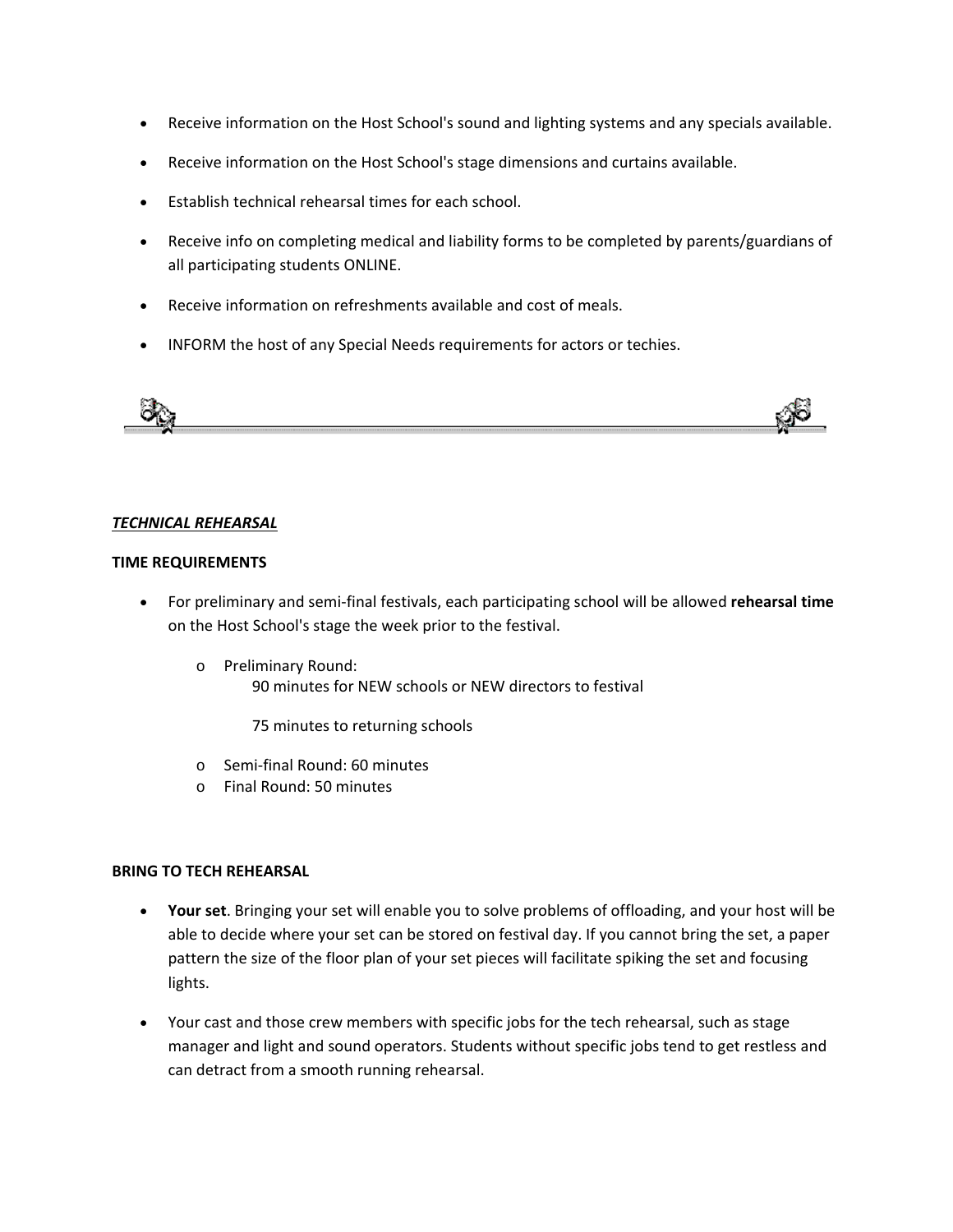- A folder or envelope the following forms.
	- 1. Company Breakdown Sheet differentiating work done by students from that of adults.
	- 2. Teacher Sign off sheet that all health and liability forms for each cast and crew member have been completed online.
	- 3. A copy of your script.
	- 4. Timer Information Sheet detailing cues from your show.
	- 5. A director's concept statement (optional).
	- 6. Any other forms or money that the host school may require.

# **REMINDERS**

- Try to deal with any questions or special requests for equipment before the tech rehearsal day.
- Be on time. Arriving either too early or too late can cause problems for the host and for other schools who may be teching that day.
- Plan your rehearsal time ahead. What will you do first and who will do what? The better use you make of your time, the easier the festival day will go.
- Have at least one adult present at all times during the tech rehearsal to provide supervision and general assistance.

# **YOUR HOST WILL PROVIDE**

- Lights, sound, and stage area set up exactly as they will be on the day of festival.
- An area for the storage of your set.
- Technical assistants ready to help and tape to spike the stage.
- Two students who will act as official hosts for the tech rehearsal as well as the festival day. These students will fill a variety of roles, including answering questions, running errands, and being goodwill ambassadors.
- A clear indication of when the tech rehearsal begins, a notice at the sixty-minute mark, and a ten minute warning before the end.
- A brief tour of the building, including the location of your school's home base for the festival day, make‐up area, cafeteria, directors' room, set storage area, etc. This tour is not part of your tech time.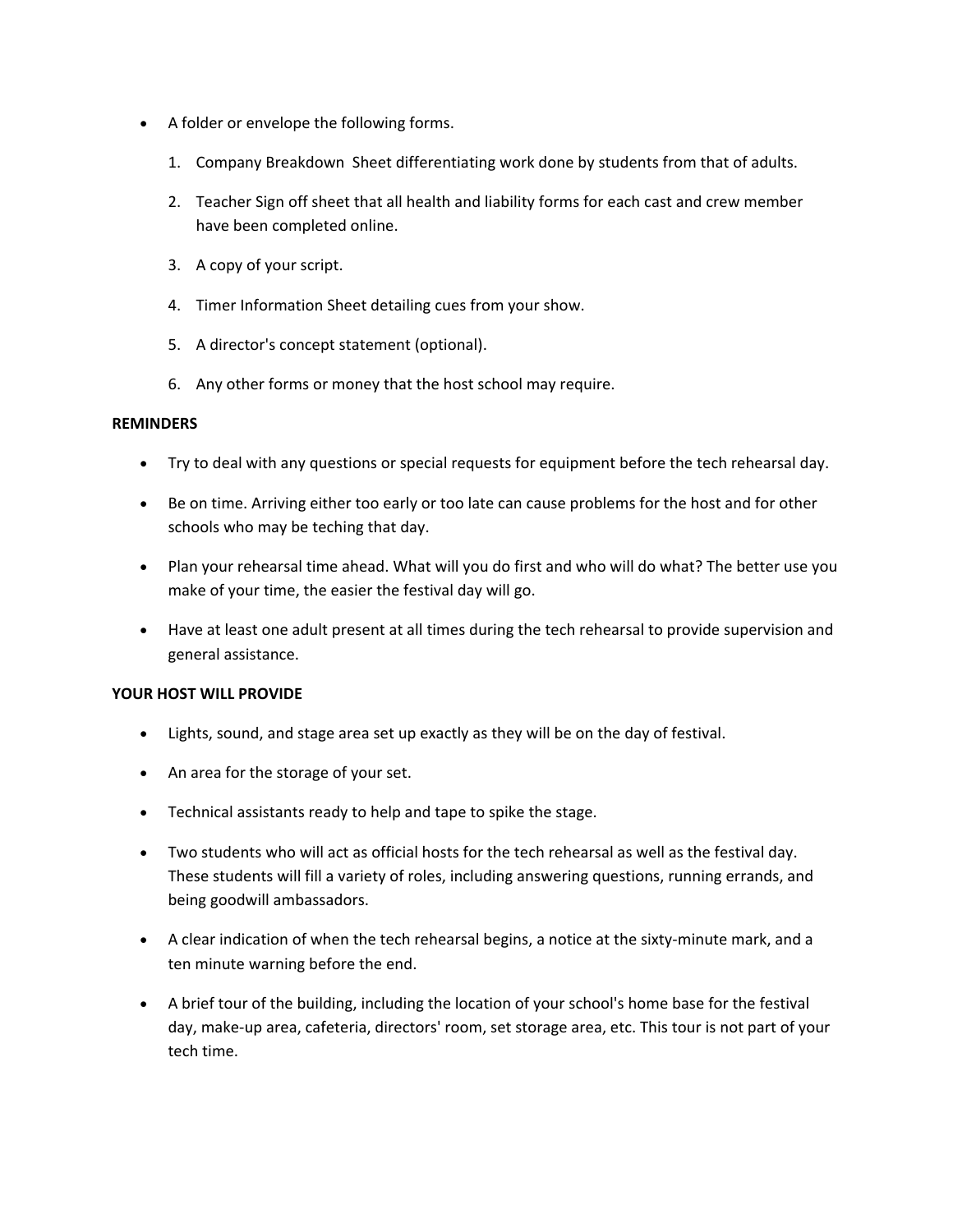# **A TYPICAL TECH REHEARSAL**

The following are some things that you might want to consider doing at your technical rehearsal.

- Check light and sound cues.
- Give your technicians adequate time to learn the equipment.
- Check actors' voices. Can they be heard from various areas of the stage in various areas of the auditorium? Have actors listen to each other.
- Check make-up under lighting conditions. One or two actors is enough to tell if make-up is realistic and appropriate.
- Spike set, curtains, teasers, and anything that is being flown. Use tape provided to spike the floor where set pieces to facilitate set on festival day.
- Note any adjustments that must be made to maneuver scenery and set pieces through hallways and doors prior to festival day.
- Run only selected scenes from your show, especially sections that include complex tech cues, difficult entrances and exits, etc.
- Have at least one adult present at all times during the tech rehearsal to provide supervision and general assistance.



# *FESTIVAL DAY*

# **ARRIVAL**

- Plan your arrival so you will be able to unload your sets, get settled in your room and be on time for the directors' meeting.
- Provide adult supervision to be sure all your set pieces, costumes, make-up, and props are unloaded safely and stored in the area designated by the host school.
- Students from the host school will greet you and give you name tags for you and your cast and crew. Name tags must be worn throughout the day to allow your group entry backstage and into the auditorium without having to purchase tickets.
- You will attend the directors' meeting at the time specified on the day's schedule and arrange to meet your students in the auditorium following the meeting..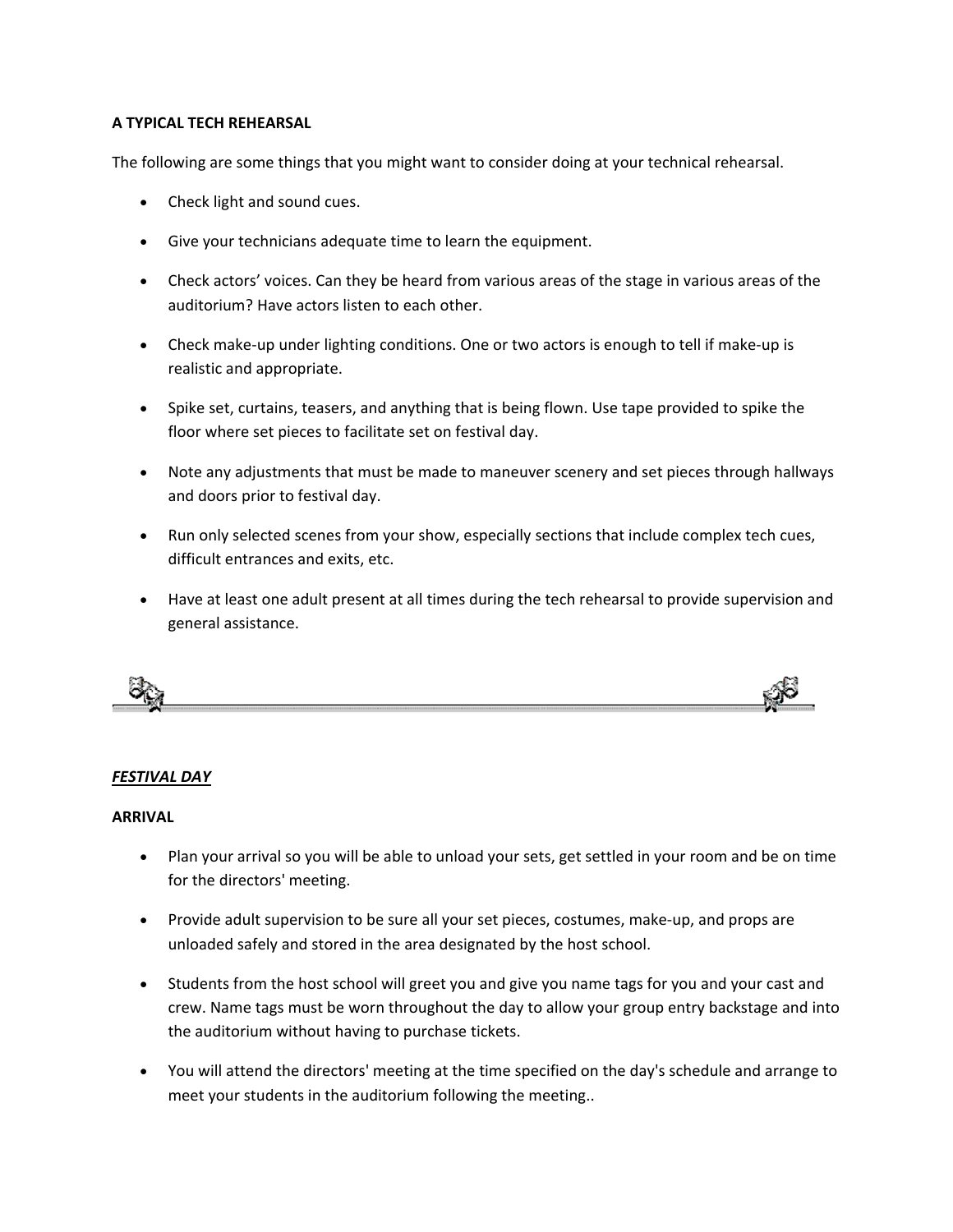#### **DIRECTORS' MEETING**

- Directors will be introduced to your adjudicators, supervisors, timers, nurse, checker, and other official personnel for the day.
- The role of the adjudicator is to evaluate the performances.
- The role of the supervisor is to see that the festival is run properly. If you have questions or problems that your host can't solve, you should ask the supervisors.
- Each director will be asked if his/her school has any program changes or pre-approved waivers to announce.
- In the order of performance, each director will be asked to provide the following information:
- 1. Name of school and title of show.
- 2. Description of opening moment of the play, e.g., curtain, sound cue, light cue, spoken word, etc..
- 3. Description of closing moment of the play, e.g. curtain, blackout or fade, sound cue, final spoken words, etc.
- 4. Approximate running time of the production.
- 5. Description and number of internal blackouts or curtains (to prevent timers from turning off stopwatches too early.)
- 6. Entrances or exit through the auditorium. Since no one is permitted to enter or leave during a performance, the host staff needs to know if entrances and exits through the auditorium are part of your performance.
- 7. For check-in purposes, directors must state whether they choose to be with their students during the 50‐minute prep period immediately prior to their school's performance or be in the auditorium to watch the play prior to their own performance.
- 8. Directors may make a verbal statement or submit a written statement if there is something of particular interest they want the adjudicators to be aware of concerning their respective productions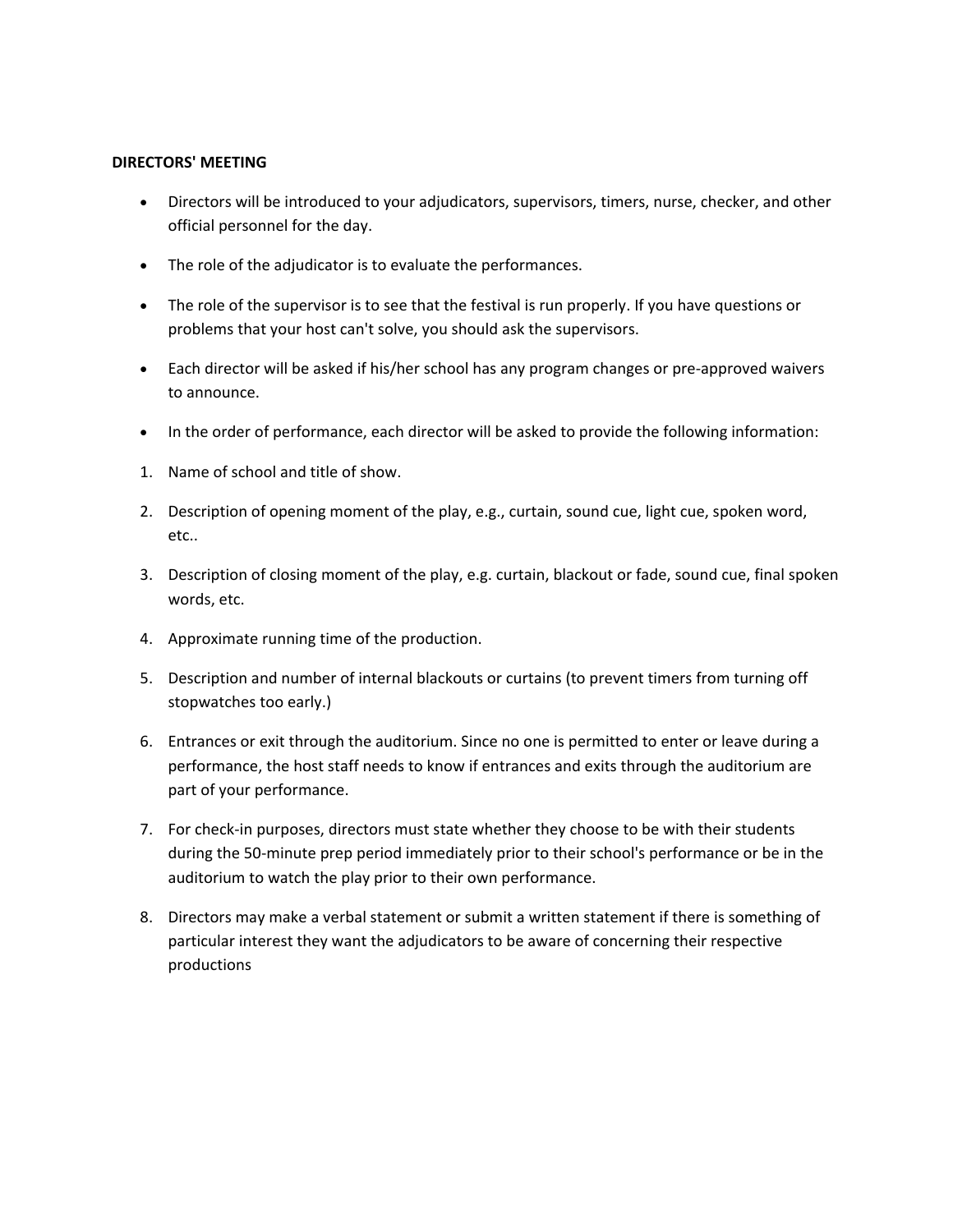#### **FESTIVAL PERFORMANCES**

- Festival students and their directors are required to watch all plays, with the exception of the play immediately prior to their own performance. The absence of a student or director from a required performance may result in the disqualification of the school.
- Directors must take attendance and check-in before each play. Taking attendance rather than just counting heads is strongly suggested. It is each director's responsibility to keep track of his/her students at all times during the day.
- After taking attendance, directors must check in with the "checker" before each play begins, including their own productions. The host school checker will be centrally located in the auditorium during the breaks between shows. Also directors and students must be seated in the auditorium before the next play begins. Checking in as quickly as possible will help to keep the day on schedule.
- Directors are required to watch their own play from a seat in the auditorium and are also subject to the check-in rule.
- All Students and directors are expected to accord each play proper attention and to display appropriate audience behavior.
- Directors are encouraged to engage their students in constructive discussion throughout the day about aspects of each production they find particularly noteworthy.

# **GETTING READY TO PERFORM**

- Each school will be allowed a 50‐minute preparation period, .regardless of the running time of the previous play.
- Directors must watch their own plays from a seat in the auditorium and may not take any part in the actual running of their productions. The running of all shows must be done entirely by students.
- Directors may not touch the scenery during their five-minute set-up and strike times, but they are permitted to be on stage in an advisory capacity. Please refer to the festival rulebook for specifics regarding the 5 minute set‐up.
- All plays must adhere to a strict 40-minute running time. Any play exceeding the time limit will be disqualified; however, cast and crew members will still be eligible for all star company awards.